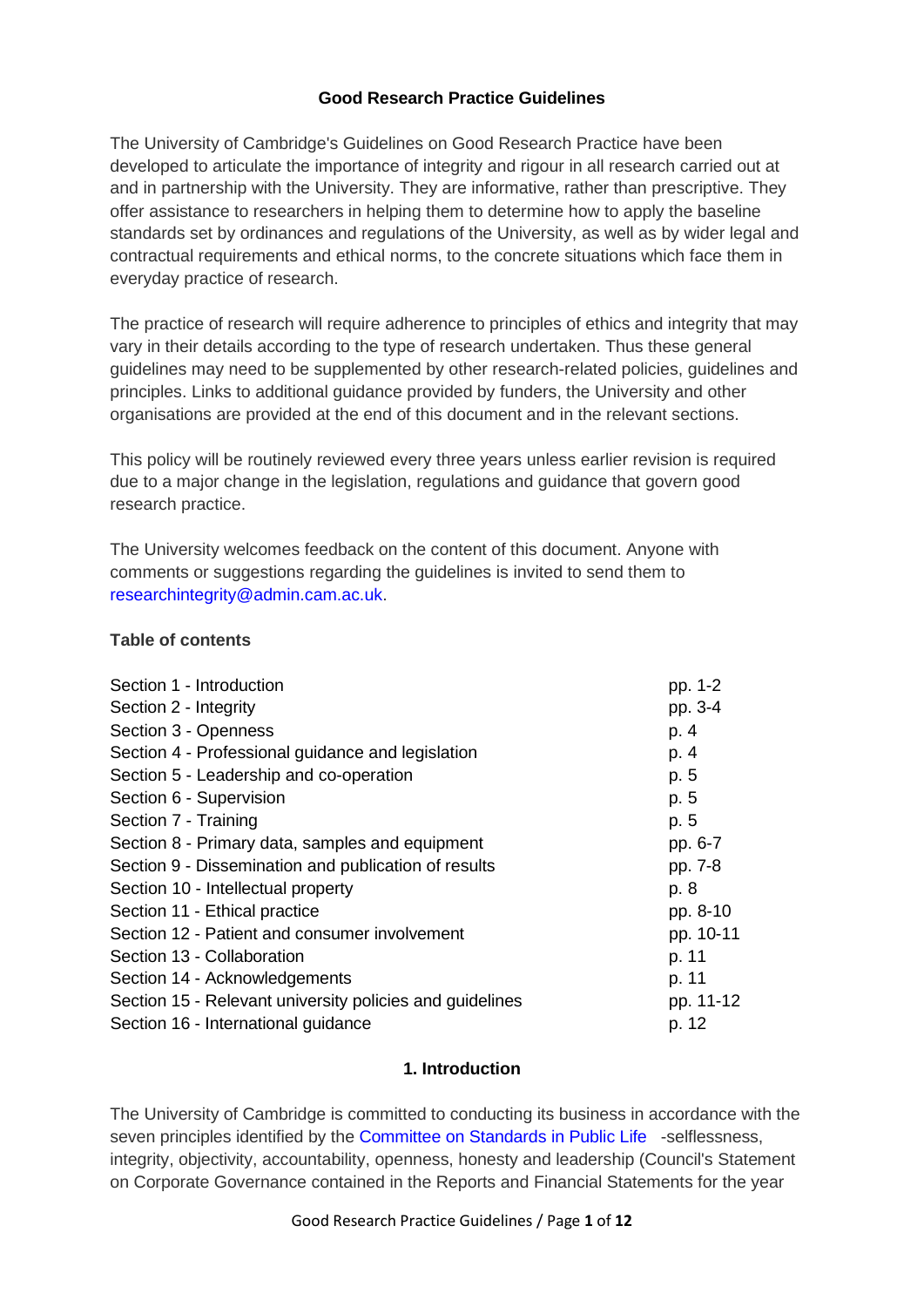ended 31 July 2016, Reporter, No. 6448, 8 December 2016). The University expects all those engaged in research to observe these principles, whether they are employees of the University, or students, and irrespective of the sources of their funding, or their area of research.

Researchers should make efforts to understand and meet the expected standards of integrity and good practice relevant to their work. To facilitate such efforts, this document provides guidelines on good practice in research*.* It is intended for all staff, including persons with honorary positions, and students carrying out research at or on behalf of the University. Research involving humans, human tissue, personal data and animals raises specific ethical issues, which are addressed in Sections 8.2 and 11.

### **1.1 Funder requirements**

Research funders cannot be prescriptive about individual approaches taken by researchers to solving particular research problems. However, funders can reasonably expect the University to ensure that an adequate policy framework exists that promotes and promulgates good research practice, that emphasises integrity and rigour in research, and that facilitates the development of a culture in which the following general principles can be understood and observed. Such expectations are set out in Universities UK's *[Concordat to Support Research](https://www.universitiesuk.ac.uk/policy-and-analysis/reports/Documents/2019/the-concordat-to-support-research-integrity.pdf)  [Integrity](https://www.universitiesuk.ac.uk/policy-and-analysis/reports/Documents/2019/the-concordat-to-support-research-integrity.pdf)* which has been signed by the University's leading funders, including UKRI and the Wellcome Trust. Compliance with the Concordat is a condition of receipt of funding.

Many funders have published their own policies, including UKRI's *[Policy and Guidelines on](https://www.ukri.org/about-us/policies-and-standards/research-integrity/)  [the Governance of Good Research Conduct](https://www.ukri.org/about-us/policies-and-standards/research-integrity/)* and the Wellcome Trust's *[Guidelines](http://www.wellcome.ac.uk/About-us/Policy/Policy-and-position-statements/WTD002757.htm) on Good [Research](http://www.wellcome.ac.uk/About-us/Policy/Policy-and-position-statements/WTD002757.htm) Practice*. A list of relevant policies and guidance from various *funders* is provided at the end of this document. Researchers should ensure that they are aware of and abide by all policies and guidelines that apply to their research.

Research Councils and charities fund for public benefit, and in the case of charities within their charitable objects, and impose certain obligations and restrictions on the use of their funds, for example a requirement to disseminate research findings, and a proscription on funding research for the purpose of direct commercial or private gain. Researchers should be aware of these obligations and seek advice where required.

Researchers should report any significant changes in the direction of funded research to the funder or any other relevant body. Best practice would be to discuss any change in direction of the research with the funder prior to its implementation. Most funding agreements will provide a mechanism for handling this process.

The University's [Research Operations Office](https://www.research-operations.admin.cam.ac.uk/) can provide guidance on funder requirements and funding agreements.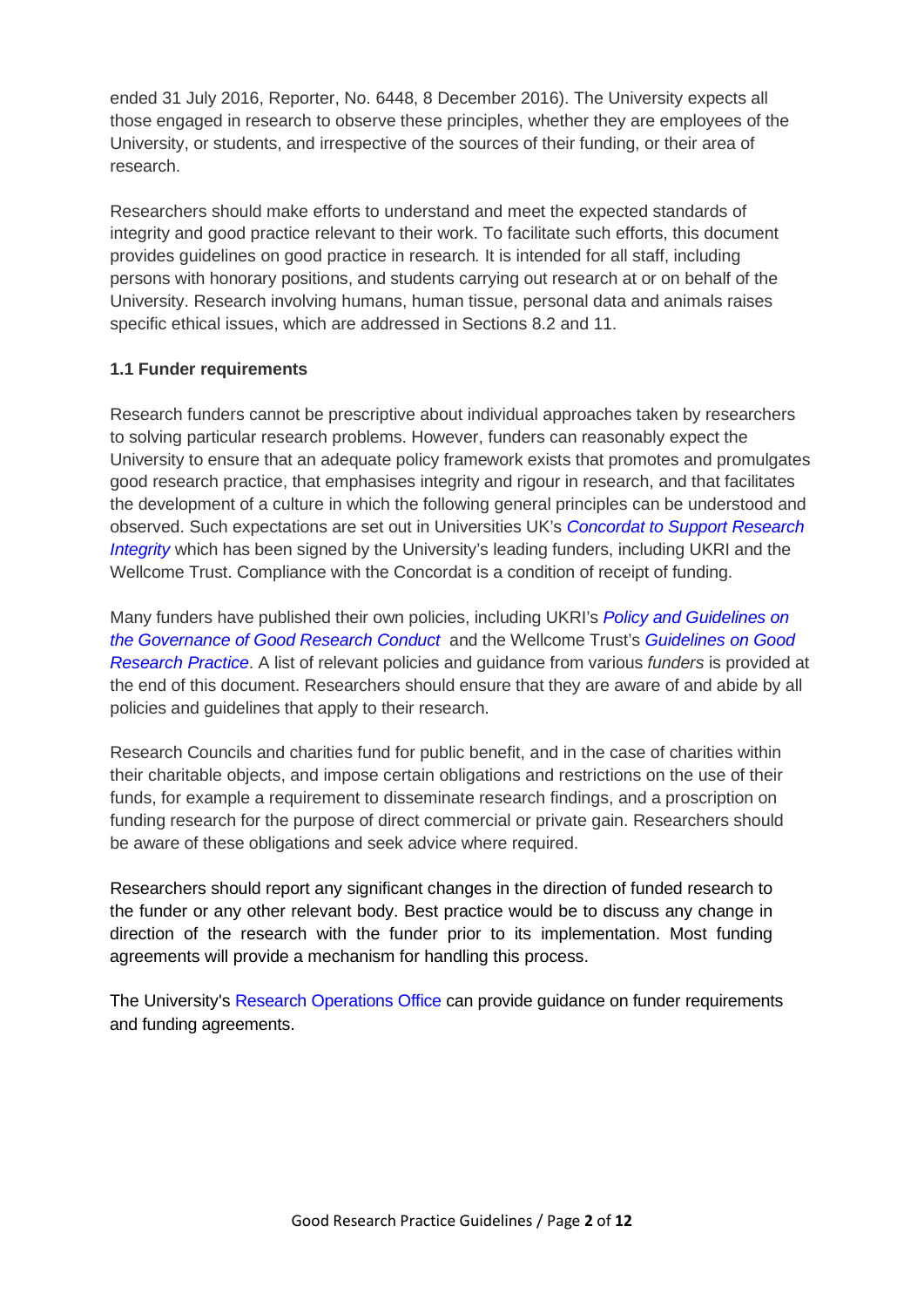# **2. Integrity**

All individuals involved in research at Cambridge are expected to observe the highest standards of integrity, honesty and professionalism in respect of their own actions in research and in their responses to the actions of other*s*.

The University is committed to upholding the commitments outlined in Universities UK's *Concordat to Support Research Integrity*. This requires those involved in research to abide by national, European and international standards of research integrity and to embed good practice in every aspect of their work. A summary of the standards to which researchers are expected to adhere is provided in the University's *[Statement on Research Integrity.](http://www.research-integrity.admin.cam.ac.uk/research-integrity/research-integrity-statement)* 

All researchers should be aware of their responsibilities under the Concordat. The primary responsibilities of researchers are:

- Take personal responsibility for ensuring that you act in accordance with the principles of the Concordat
- Understand and maintain the expected standards of rigour and integrity relevant to your research
- Understand and comply with ethical, legal and professional frameworks, obligations and standards as required by statutory and regulatory authorities, and by employers, funders and other relevant stakeholders
- Design, conduct and report research in ways that embed integrity and ethical practice throughout
- Ensure that your research is subject to appropriate and active consideration of ethical issues
- Collaborate to maintain a research environment that encourages research integrity
- Declare conflicts of interest and act to manage them

The expectation to uphold the highest standards of integrity applies to the whole range of research work including, but not limited to: designing studies and experiments; generating, recording, archiving, analysing and interpreting data; sharing data and materials; applying for funding; presenting and publishing results; training new researchers, staff and students; and peer reviewing the work of other researchers. The direct and indirect contributions of colleagues, collaborators and others should be acknowledged (see Section 10).

The University expects research results to be checked for accuracy and consistency by the researchers responsible for them before being made public. Researchers must be able to explain and justify how results were reached.

Further guidance on the University's expectations for integrity in research is provided by the [University Research Integrity website.](http://www.research-integrity.admin.cam.ac.uk/)

## **2.1 Research Misconduct**

Allegations of misconduct in research are rare but the University takes them very seriously. The University is committed to ensuring that allegations of misconduct in research are investigated with all possible thoroughness and vigour.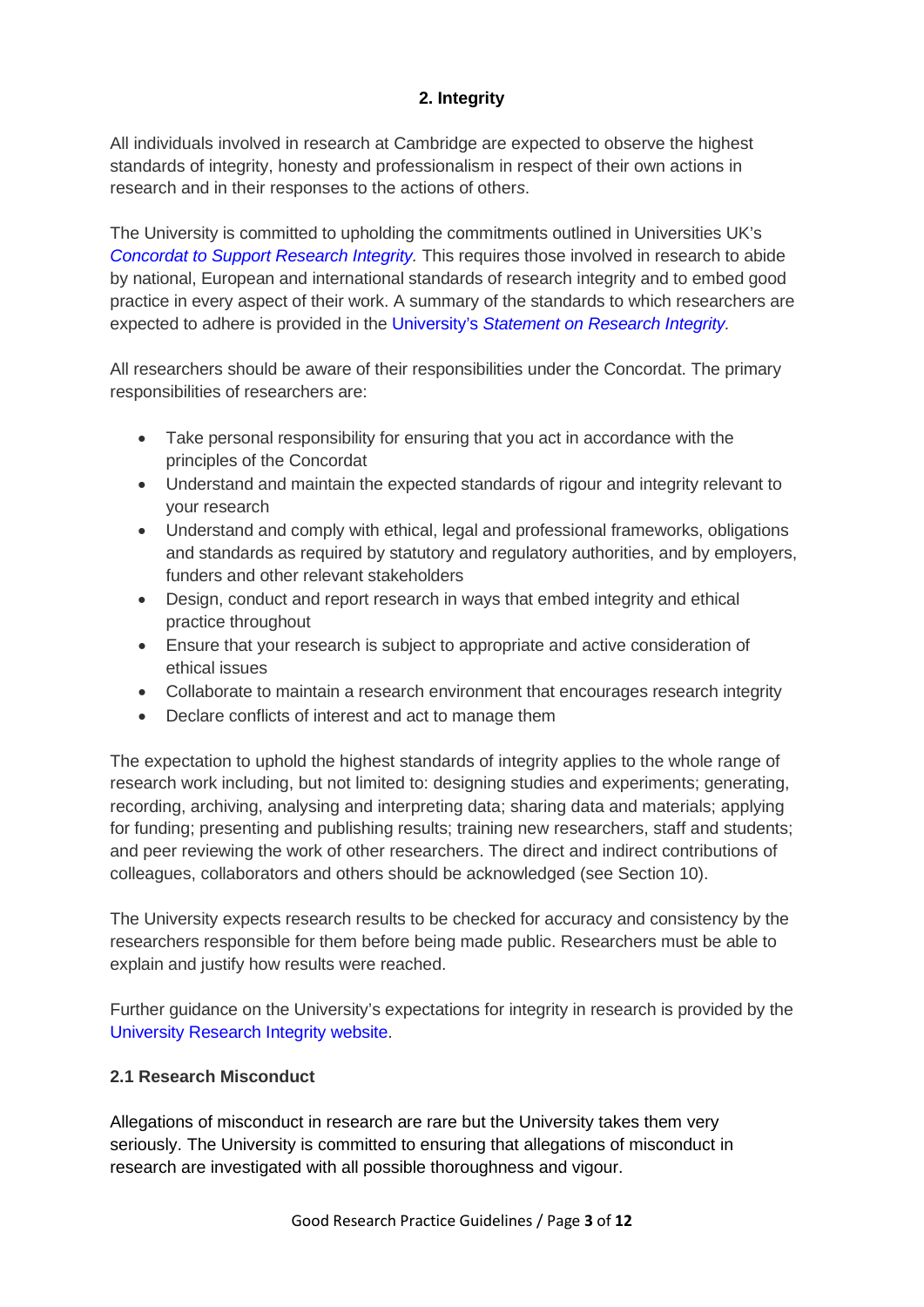All members of the University, and individuals permitted to work in University institutions, have a responsibility to report any incident of misconduct, whether this has been witnessed, or is suspected. Those participating in or running investigations into allegations of research misconduct are expected to act in good faith and according to University policy.

The University's definition of research misconduct and approach to managing these issues is described in detail in the University's policy on *[Misconduct](http://www.research-integrity.admin.cam.ac.uk/research-misconduct) in Research*.

## **2.2 Conflict of interest**

Researchers should declare and manage any real or potential conflicts of interest, both financial and professional. The University's Financial [Regulations](https://www.finance.admin.cam.ac.uk/policy-and-procedures/financial-regulations) contain further information on the declaration of personal interests.

Researchers should ensure that they abide by any conflict of interest requirements of funders or that are otherwise relevant to their research. In particular, researchers should be aware of EU terms and conditions and the specific requirements of the [US Public Health](https://www.research-operations.admin.cam.ac.uk/conflict-interest-us-regulation/conflict-interest-us-funded-research)  [Service](https://www.research-operations.admin.cam.ac.uk/conflict-interest-us-regulation/conflict-interest-us-funded-research) (which includes the National Institutes of Health).

# **3. Openness**

Whilst recognising the need for researchers to protect their own intellectual property rights (IPR), the University encourages researchers to be as open as possible in discussing their work with other researchers and with the public. The aim in disseminating charity-funded or University research is to increase knowledge and understanding: its purpose should not be primarily to seek publicity for the researcher, for the University or for the funder.

The [University is committed to disseminating research and scholarship as widely as](http://www.cam.ac.uk/research/research-at-cambridge/open-access)  [possible,](http://www.cam.ac.uk/research/research-at-cambridge/open-access) whilst affirming academic freedom to choose the location and nature of publication. In keeping with this commitment, the University [supports its staff i](https://www.openaccess.cam.ac.uk/)n making their research available through Open Access. Where research funders include Open Access requirements as a condition of grant funding, researchers are expected to ensure that they comply with such requirements.

Once results have been published, the University expects researchers to make available relevant data and materials to other researchers, on request, provided that this is consistent with any ethical approvals and consents which cover the data and materials, confidentiality considerations, and any intellectual property rights in them. Many funders will have data sharing policies that must be abided by where appropriate. Funders recognise that publication of the results of research may need to be delayed for a reasonable period pending protection of any intellectual property arising from the research. Any such periods of delay in publication should be kept to a minimum and this should normally be no more than three months. Restrictions on publication may be longer for PhD theses, see the University's [Scholarly Communication webpage](https://osc.cam.ac.uk/theses) for details.

Researchers should be especially careful when discussing work that is not complete or has not been published, particularly if it has not undergone peer review.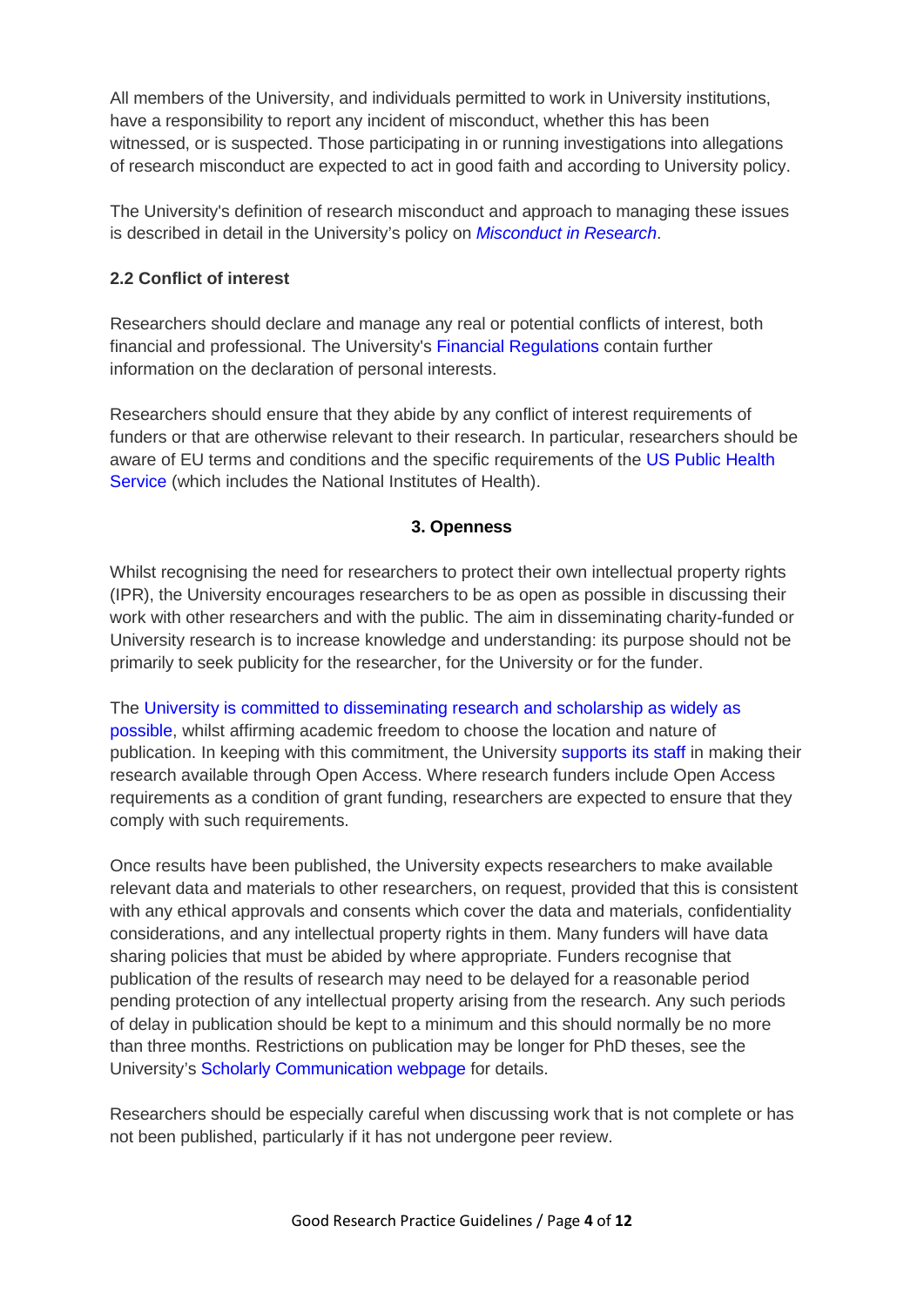# **4. Professional Guidance and Legislation**

Where available, the University expects researchers to observe the standards of research practice set out in guidelines published by scientific and learned societies, and other relevant professional bodies.

All researchers should be aware of the legal requirements, which regulate their work including health and safety legislation, the data protection legislation and the Freedom of Information Act. Detailed information is available from the University's [Safety Office a](http://www.safety.admin.cam.ac.uk/)nd [Information Compliance](https://www.information-compliance.admin.cam.ac.uk/) web sites respectively.

Legislation that is specific to research involving humans, human tissue, and animals is referred to in Section 11 below.

# **5. Leadership and Co-operation**

Heads of institutions and their senior colleagues should ensure that a research climate of mutual co-operation is created in which all members of a research team are encouraged to develop their skills and in which the open exchange of ideas is fostered.

Efforts should also be made to foster an environment where research is conducted in accordance with good research practice and to ensure that all those involved in research are made aware of these guidelines and related policies and guidelines (see section 13). Senior researchers should make particular efforts to help new members of the scientific community understand and adopt best practice. Within a research group, responsibility to ensure that good research practice is maintained throughout the research process ultimately lies with the group leader.

## **6. Supervision**

The University wishes to ensure that appropriate training and direction of research and supervision of researchers is available. Training in supervisory skills is provided as part of the University's overall staff [development](http://www.ppd.admin.cam.ac.uk/) programme.

The University also provides [guidance for supervisors](http://www.student-registry.admin.cam.ac.uk/information-supervisors) and the [Code of Practice for Research](http://www.cambridgestudents.cam.ac.uk/new-students/manage-your-student-information/graduate-students/code)  [Students](http://www.cambridgestudents.cam.ac.uk/new-students/manage-your-student-information/graduate-students/code) clearly sets out supervisor responsibilities.

Supervisors should supervise all stages of the research process, including outlining or drawing up a hypothesis, preparing applications for funding, the design of experimental or research protocols, data recording and data analysis, and writing the thesis.

## **7. Training**

The University offers many courses to enable students and new researchers to understand and adopt best practice in research as quickly as possible. Supervisors should encourage students and colleagues to attend relevant courses as part of their overall career development. Lists of courses are available on the [Personal and Professional Development](http://www.ppd.admin.cam.ac.uk/) web site and relevant courses are increasingly available as part of the University's teaching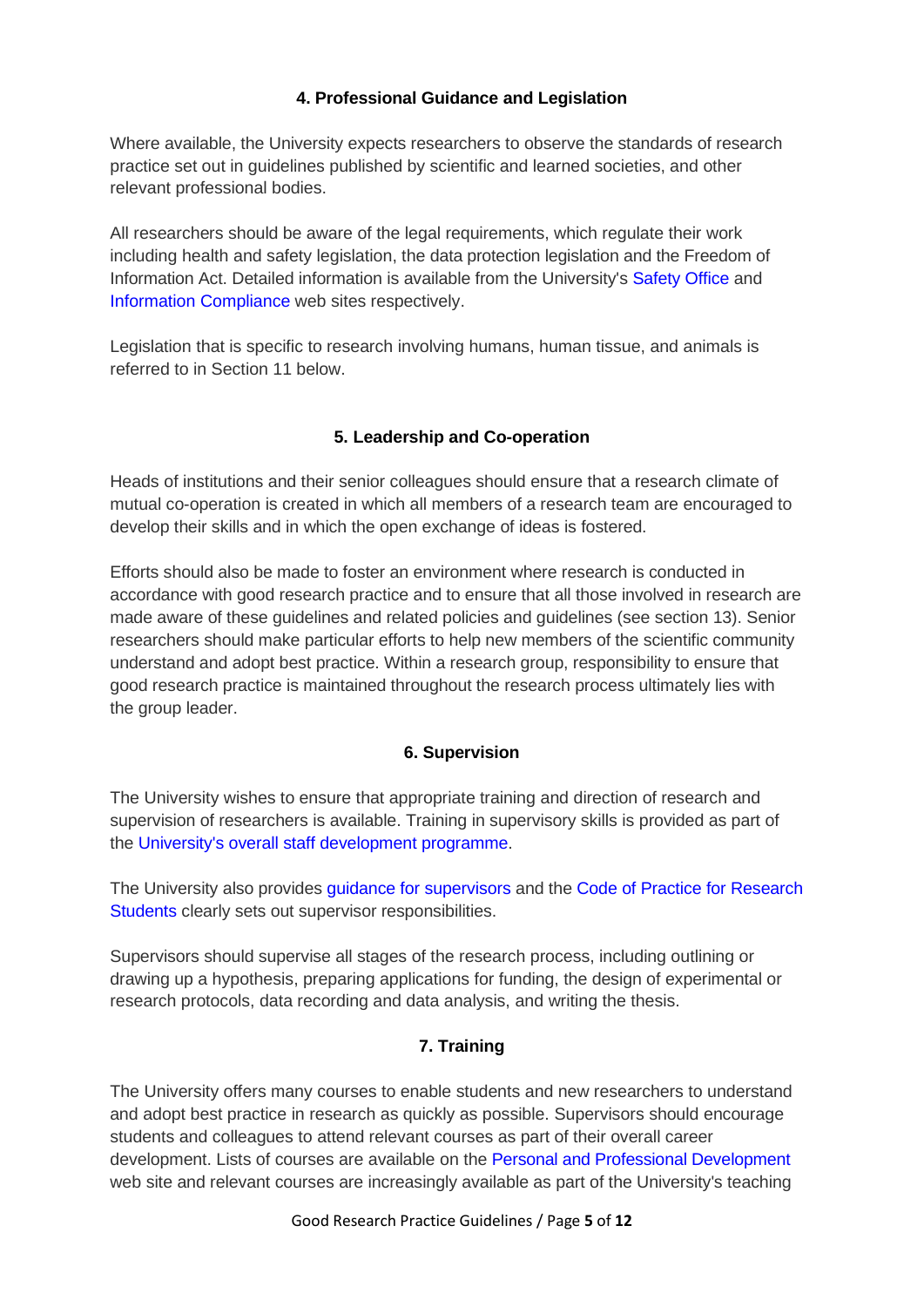programme. Researchers should also be aware of training offered locally by their School or Department.

### **8. Primary Data, Samples and Equipment**

#### **8.1 Ownership and responsibilities**

There should be clarity at the outset of the research programme as to the ownership and use of, where relevant:

- Data and samples used or created in the course of the research
- The results of the research
- Patient questionnaires
- Equipment paid for by funders.

The responsibilities and procedures for the storage and disposal of data and samples (including compliance with the requirements of any ethics committee) should be made clear at the commencement of any project. Any research collaboration agreement relating to the research should contain clauses describing any necessary arrangements.

### **8.2 Research data**

Research data should be generated using sound techniques and processes and accurately recorded in accordance with good research practices by those conducting the research. When collecting personal data, researchers must comply with data protection legislation.

Full guidance for researchers on compliance with data protection legislation in academic research can be found in the University's guidance for [Academic Research Involving](https://www.research-integrity.admin.cam.ac.uk/academic-research-involving-personal-data)  [Personal Data.](https://www.research-integrity.admin.cam.ac.uk/academic-research-involving-personal-data) More general guidance on data protection is available from the [University's](https://www.information-compliance.admin.cam.ac.uk/data-protection)  [Information Compliance Office.](https://www.information-compliance.admin.cam.ac.uk/data-protection)

All research data must be managed and curated effectively throughout its lifecycle to ensure integrity, security and quality and where possible to support new research and research data sharing. Data stored locally on a computer should be backed-up. Electronic files containing personal data should be encrypted or password protected and access to them should limited to as few people as possible. Researchers in the Clinical School must follow the [Clinical School Information Governance Policy](https://researchgovernance.medschl.cam.ac.uk/information-governance-storage-of-research-participant-data/information-governance-policy/) which states that all identifiable research participant data must be stored in an approved Clinical School Safe Haven or on an NHS computer. It is of paramount importance that confidentiality, where required, is maintained.

Retention periods for research data will vary according to specific contractual requirements and the nature and sensitivity of the research. Most funders consider a minimum of ten years after the completion of a project to be an appropriate period. However, research based on clinical samples or relating to public health may require longer storage to allow for long-term follow-up to occur. Researchers should adhere to guidance provided by funding bodies, professional guidance, School or local policies, as well as University requirements as set out here, the [Research Data Management website](https://www.data.cam.ac.uk/) and in the [guidance on records management.](https://www.information-compliance.admin.cam.ac.uk/records-management)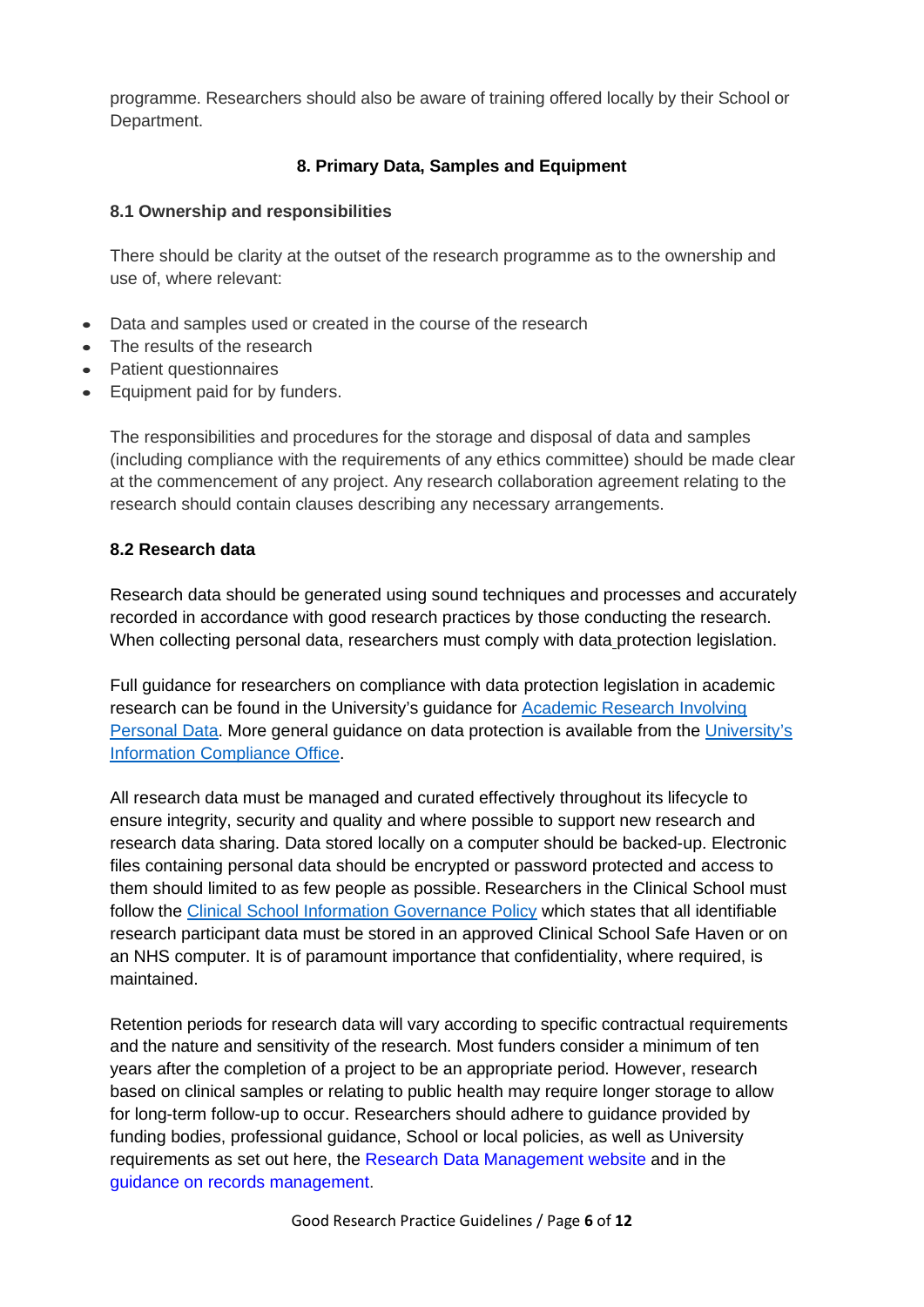Manual research records, as defined in the [University of Cambridge Research Data](https://www.data.cam.ac.uk/university-policy)  [Management Policy Framework,](https://www.data.cam.ac.uk/university-policy) should be handled in line with funder policies and the University Statement of Records Management Practice and Master Records Retention Schedule. This means that researchers should – in line with funder policies and as appropriate for their disciplinary norm – destroy ephemeral manual research records as necessary and, as far as possible, digitise those required for longer-term retention periods, including to share with a wider research lab/group or to comprise their core underlying data to evidence any particular research output. Where manual research records cannot be digitised and remain necessary for compliance with funder policies, regulations and/or ethical requirements or need to be kept to evidence the integrity of the research, they should be retained in manual form for as long as required by funders, regulators or disciplinary norms. Some manual research records, like electronic ones, may be suitable for permanent preservation in the University Archives, where they may be used for future research.

## **8.3 Record keeping**

Researchers should keep clear and accurate records of the procedures followed and the approvals granted during the research process, including records of the interim results obtained as well as of the final research outcomes. This is necessary not only as a means of demonstrating proper research practice, but also in case questions are subsequently asked about the conduct of the research, the results obtained, or inventorship on patentable inventions.

# **9. Dissemination and publication of results**

The University encourages the publication of and dissemination of results of high quality research but believes that researchers must do this responsibly and with an awareness of the consequences of any such dissemination in the wider media. Dissemination will normally be a requirement of research council and charity funding.

The University tries to ensure that any funders who do not require dissemination understand that researchers must have academic freedom and funders should not discourage publication nor the dissemination of research or research findings. Funding agreements will normally require funders to be informed of any potential publication or dissemination of the research findings. This will enable the funder in question to have adequate time and accurate information to protect any arising intellectual property or to plan their own public relations, in conjunction with the University. Publicity may be important to industrial funders and to fund-raising charities and is increasingly important to the University itself. Advice on press releases and publicity can be obtained from the University's [Communications](http://www.communications.cam.ac.uk/) Office.

Arrangements and responsibilities for the publication of results should be taken into account when planning a study and should ideally be agreed by all investigators at the outset. These should be revisited where role and contributions change over the life cycle of the study. Such discussions might include authorship, authorisation for the content of papers, and the intended place of publication.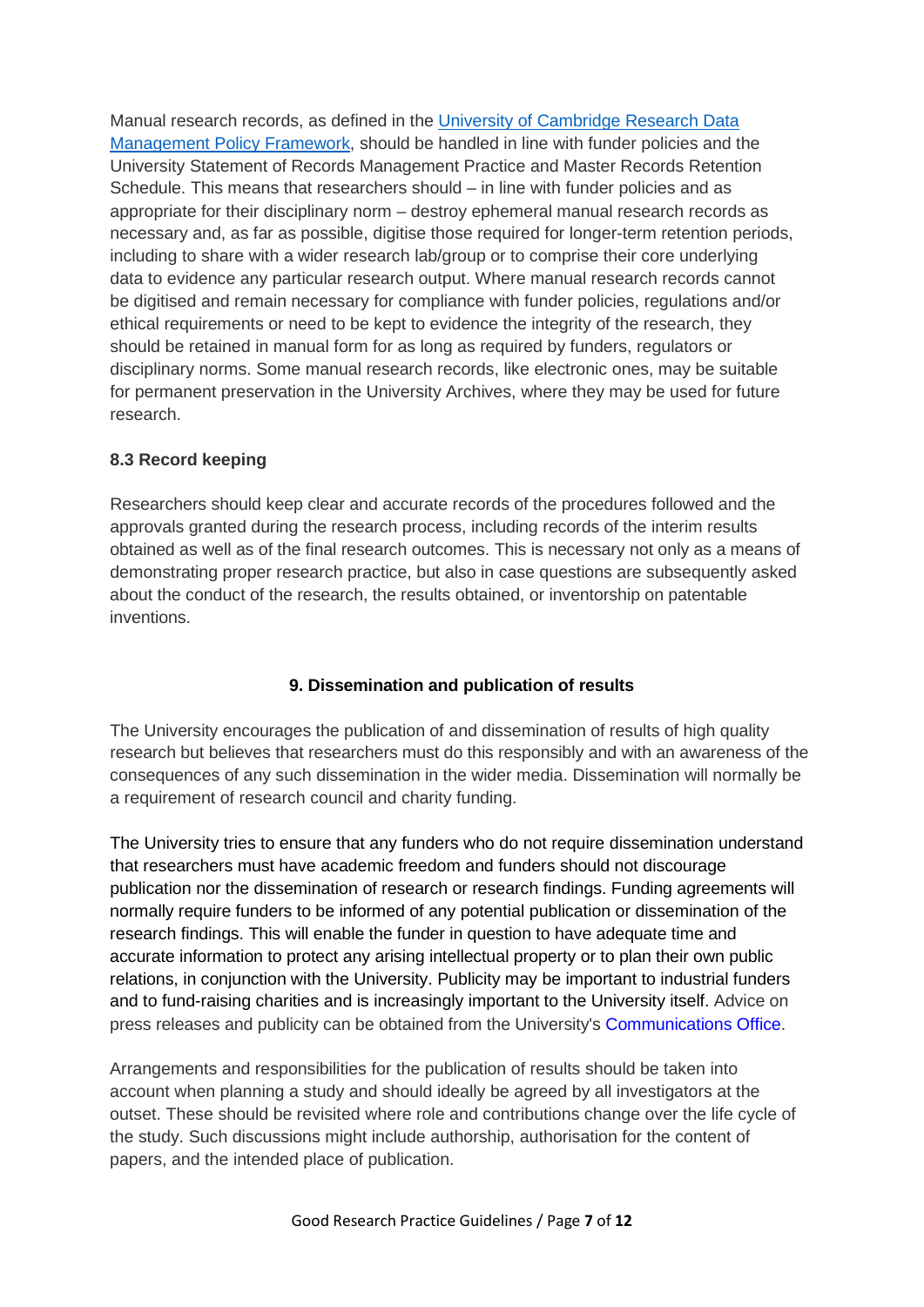Further guidance on authorship is available on the [Research Integrity website.](http://www.research-integrity.admin.cam.ac.uk/research-integrity/guidelines-authorship)

Researchers should take into account the following guidance when publishing or disseminating their research or research findings including any plans they may have to publish or publicise research at conferences or on web sites.

- Research should normally be peer reviewed prior to it being published, publicised or disseminated. If research is placed in the public domain before peer review has been undertaken, it is good practice to make this clear in any publicity.
- Funding sources should normally be acknowledged in any publication or publicity.
- Results of research should be published in an appropriate form.
- Anyone listed as an author on a paper should accept responsibility for ensuring that he or she is familiar with the contents of the paper and can identify his or her contribution to it. Honorary authorship is not good practice.
- The contributions of formal collaborators and all others who directly assist or indirectly support the research should be both specified and properly acknowledged.
- Researchers should make every effort to ensure that research is disseminated in a responsible manner, in such a way that results are not overstated. [The Research](http://www.communications.cam.ac.uk/our-team)  [Communications](http://www.communications.cam.ac.uk/our-team) team can provide advice on research dissemination.
- Similarly, in accordance with the [Concordat on Openness on Animal Research,](http://www.cam.ac.uk/research/research-at-cambridge/animal-research/our-policies/concordat-on-openness-on-animal-research) where research has been conducted using animal models, this should be clearly stated in press materials and news stories.

Examples of good publication practice can be found in the Committee on Publication Ethics guidelines "*Code of [Conduct"](http://publicationethics.org/resources/code-conduct), the [International Committee of Medical Journal Editors](http://www.icmje.org/recommendations/browse/)  [Recommendations](http://www.icmje.org/recommendations/browse/)* and on the [Nature web](http://www.nature.com/authors/policies/publication.html) site.

#### **10. Intellectual Property**

The University's Intellectual Property Policy can be found in [Chapter XIII of the University's](http://www.admin.cam.ac.uk/univ/so/2016/chapter13-front.html)  [Statutes and Ordinances.](http://www.admin.cam.ac.uk/univ/so/2016/chapter13-front.html) For guidance on the University's Intellectual Property Policy, see the [Cambridge Enterprise website.](https://www.enterprise.cam.ac.uk/our-services/academics-researchers-and-students/commercialise-your-research/intellectual-property/)

Cambridge Enterprise Ltd., is a wholly owned subsidiary and exists to help University of Cambridge inventors, innovators and entrepreneurs make their ideas and concepts more commercially successful for the benefit of society, the UK economy, the inventors and the University*.* Further details of the University's approach to managing intellectual property are available on the [Cambridge](http://www.enterprise.cam.ac.uk/university-community/inventions-ip-licensing/) Enterprise website.

The University*,* which has charitable status, carries out research and the research councils and charities fund research for public benefit and not for direct commercial or private gain. Public benefit may arise from education, i.e. the gain of knowledge that is placed in the public domain, or in the case of biomedical research improvement in the treatment or care of patients or in the prevention or cure of diseases. Although the University cannot carry out research solely for the purpose of commercial gain, commercial benefit from the exploitation of the results of research may, subject to expectations of funders, accrue to their inventor(s), the University and, by agreement, to the funder of the research. Commercialisation may also be the most effective means of disseminating research results and accruing public benefit.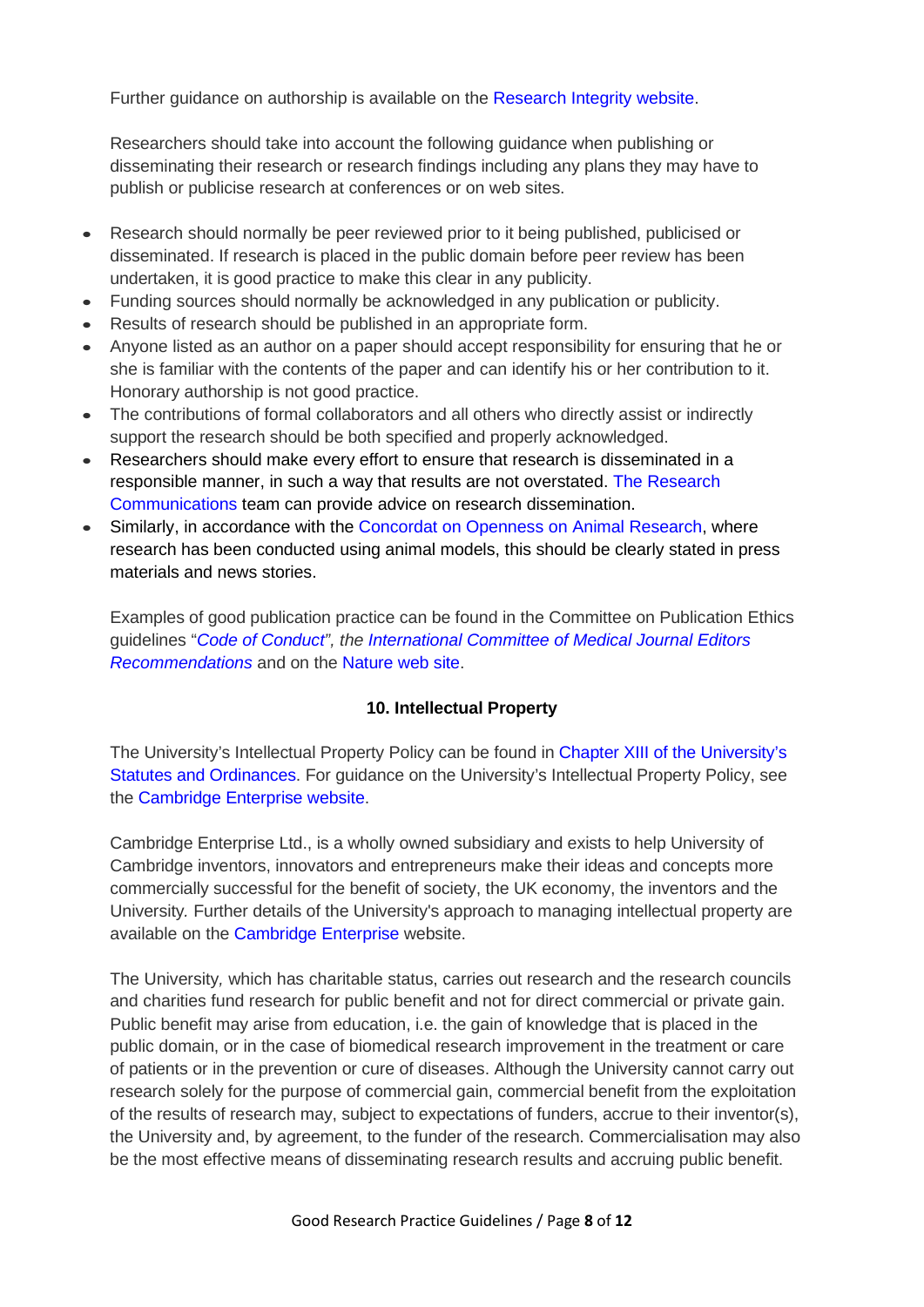# **11. Ethical practice**

All research carried out at the University must comply with relevant legal, regulatory, professional and ethical requirements and standards. Researchers should be familiar with, and know how to access such requirements including University ethical guidance and policies. Researchers who are unsure whether such requirements apply to their projects should seek advice.

Researchers should work to ensure that, throughout the lifecycle of their investigations, ethical issues relating to their research projects are identified and managed. Ethical issues should be interpreted broadly and may encompass areas where regulation and approval processes exist as well as areas where they do not. All appropriate licences, permissions and approvals must be in place before research starts and be updated as necessary if plans change.

# **11.1 Ethical practice in research involving human participants, human tissue and personal data**

All research involving human participants or personal data carried out by University employees or on University premises must abide by departmental and faculty research ethics policies and the [University's Policy on the Ethics of Research Involving Human Participants](https://www.research-integrity.admin.cam.ac.uk/files/policy_on_the_ethics_of_research_involving_human_participants_and_personal_data_oct_2016.pdf)  [and Personal Data.](https://www.research-integrity.admin.cam.ac.uk/files/policy_on_the_ethics_of_research_involving_human_participants_and_personal_data_oct_2016.pdf)

Researchers are required to consider the ethical risk of any procedure within a research project which involves human participation or personal data, consulting the relevant Faculty, Department, School and University policies and personnel before any work is undertaken. Advice must be sought in case of doubt. Where the need for formal review is identified, reasonable and proportionate independent ethical review must be carried out prior to research work commencing. Guidance for those applying for ethical approval is available on the [Research Integrity website.](http://www.research-integrity.admin.cam.ac.uk/research-ethics/ethics-application-guidance)

Details of the University's research ethics review system, including [contact details for](https://www.research-integrity.admin.cam.ac.uk/research-ethics/research-ethics-committees)  [research ethics committees,](https://www.research-integrity.admin.cam.ac.uk/research-ethics/research-ethics-committees) are available on the [Research Integrity website](http://www.research-integrity.admin.cam.ac.uk/)*.* 

The ethical issues that researchers encounter in their work may vary according to the type of research they undertake. As such, researchers should familiarise themselves with the ethical guidance relevant to their subject area or issued by their department or funder. The [University's research integrity website provides information on many of the key guidance](http://www.research-integrity.admin.cam.ac.uk/research-ethics/guidance)  [documents.](http://www.research-integrity.admin.cam.ac.uk/research-ethics/guidance)

There are some particular considerations that will apply to certain types of research involving human participants, human tissue or personal data:

Those undertaking social research involving human participants may find it particularly useful to consult the [ESRC's Framework for Research Ethics,](http://www.esrc.ac.uk/funding/guidance-for-applicants/research-ethics/) compliance with which is compulsory for ESRC-funded research.

Most research involving NHS patients, staff or facilities will come under the Research Governance Framework for Health and Social Care and will require review by a National Research Ethics Service (NRES) Committee. Some other research will also require NRES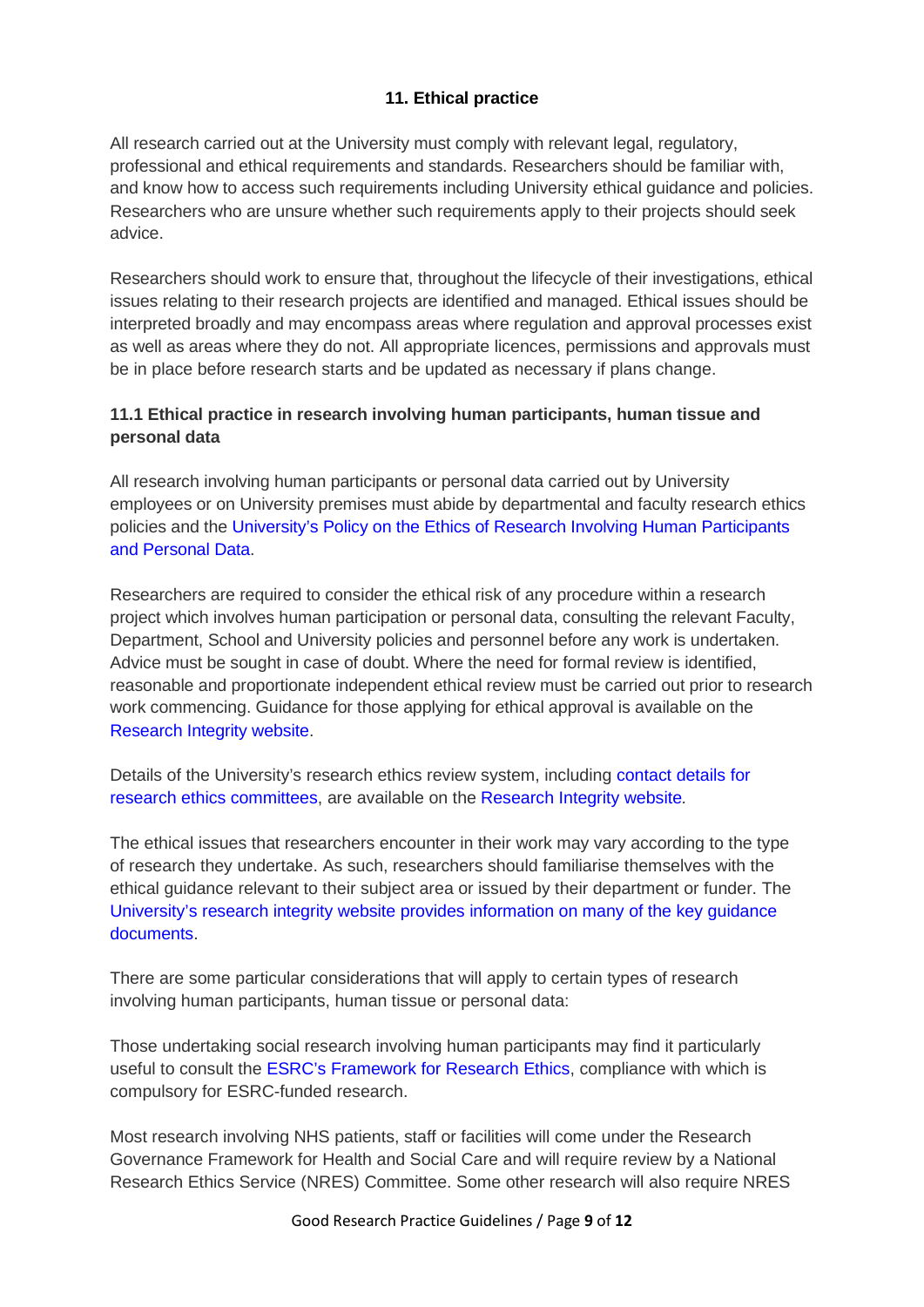review for legal and policy reasons. Details of when NRES review is needed are provided on the [Health Research Authority Website.](http://www.hra.nhs.uk/resources/before-you-apply/is-nhs-rec-review-required/) In some cases it may be also appropriate to seek the views of relevant patient groups.

Those undertaking research at the Clinical School should be familiar with and comply with the [research governance information](http://www.medschl.cam.ac.uk/research/research-governance-information/) provided by the School

Researchers must also comply with the Human Tissue Act. This regulates the removal, storage and use of human tissue – defined as material that has come from a human body and consists of, or includes, human cells. Guidance on the act and links to further information is [provided here.](http://www.research-integrity.admin.cam.ac.uk/research-ethics/guidance/human-tissue-act-2004)

Researchers should ensure the confidentiality of personal information relating to the participants in research, and that the research fulfils any legal requirements such as those of data protection legislation (see Sections 4 and 8.2 above).

The University reminds researchers of the importance of obtaining necessary regulatory approval from bodies such as:

- Human Fertilisation and Embryology Authority
- Gene Therapy Advisory Committee.
- Medicine Healthcare Regulatory Authority

### **11.2 Research involving animals**

The University and its funders require that research involving animals should have been subject to the following (through the appropriate bodies):

- Ethical Review Process
- Home Office licence application.

Researchers are required by law to consider the opportunities for Reduction, Replacement and Refinement of animal involvement in research – the principle of "The Three Rs". The University recommends that researchers refer to the relevant national guidelines on the appropriate and ethical use of animals in research. Publications using data acquired from animal research must follow the principles of the ARRIVE Guideline (Animal Research: Reporting In Vivo Experiments.) All animal research is overseen by the University Biomedical Support Service (UBSS) and in compliance with University Animal Welfare Policy, Codes of Practice and Procedures. In accordance with the Concordat on the Declaration of Openness in Animal Research, there is a requirement to support the University's goal of appropriate openness and transparency with respect to our use of animals.

#### **11.3 Research misuse, non-proliferation and dual-use research**

Researchers must consider any risks that their research will generate outcomes that could be misused for harmful purposes both when setting up research collaborations, communicating results and teaching (particularly teaching postgraduates in ATAS regulated subject areas).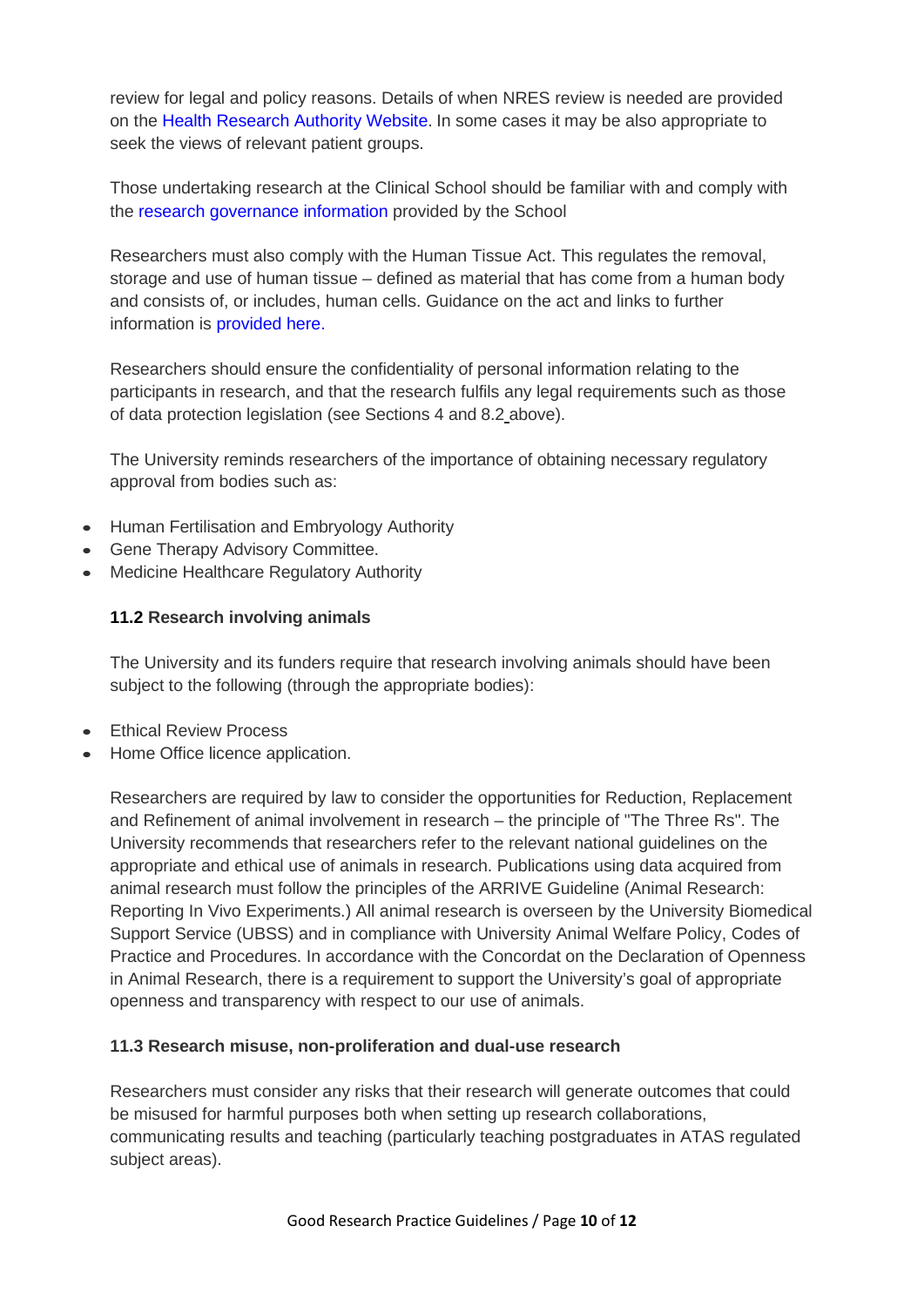Where risks exist, they must seek advice and take active steps to minimise them.

Researchers must also comply with all legal requirements relating to non-proliferation and dual-use, particularly export controls. Export controls apply to the transfer (by any means) of goods, technology, software and/or knowledge from the UK to a destination outside the UK that may be used for military purposes or for Weapons of Mass Destruction purposes. The University has developed a policy for handling export control matters which is available, together with guidance for researchers, on the [Research Operations Office website.](https://www.research-operations.admin.cam.ac.uk/policies/export-control)

### **12. Patient and consumer involvement**

Researchers should consider and be aware of the active involvement of patients and consumer groups in research and in the dissemination of research findings. Where possible, and most often for studies involving patients and volunteers, researchers should engage with service-users, carers, representative groups and other stakeholders and beneficiaries in the design, conduct, analysis and reporting of research. It is important that researchers in the biomedical areas consider the impact any publication of research findings may have on patients with the condition under investigation, those involved in their care, those involved in the research and on consumer groups.

Further details about user involvement may be found in the MRC's *[Good Research Practice](https://www.mrc.ac.uk/publications/browse/good-research-practice-principles-and-guidelines/)  [guidelines](https://www.mrc.ac.uk/publications/browse/good-research-practice-principles-and-guidelines/)*.

## **13. Collaboration**

Research is increasingly collaborative, involving individuals from different disciplines and from institutions within and beyond the UK. In establishing research collaborations researchers should be mindful of the University's policies and guidelines, as well as funder, legal and regulatory requirements, and ensure that research partners and their employing institutions are able to meet the required standards of research conduct. There needs to be clear agreement on and articulation of the standards and frameworks that will apply to collaborative work.

This is particularly important in relation to the provenance of intellectual ideas and ownership of research outcomes as well as the specific conditions under which these may be shared. All parties should be clear about their respective roles and responsibilities within the collaboration, which should be set out in any formal collaboration agreement. The [Research Operations Office](https://www.research-operations.admin.cam.ac.uk/) can advise and has various model agreements for use in such collaborations.

Guidance on research integrity in collaborative research is provided by the [Montreal](http://www.researchintegrity.org/Statements/Montreal%20Statement%20English.pdf)  [Statement on Research Integrity in Cross-Boundary Research Collaborations.](http://www.researchintegrity.org/Statements/Montreal%20Statement%20English.pdf)

#### **14. Acknowledgements**

Association of Medical Research Charities (AMRC), Guidelines on Good Research Practice [AHRC, Research Funding Guide](http://www.ahrc.ac.uk/documents/guides/research-funding-guide/) [BBSRC, Statement on Safeguarding Good Scientific Practice](http://www.bbsrc.ac.uk/organisation/policies/position/policy/good-scientific-practice.aspx)  [EPSRC, Funding Guide](http://www.epsrc.ac.uk/funding/howtoapply/fundingguide/)